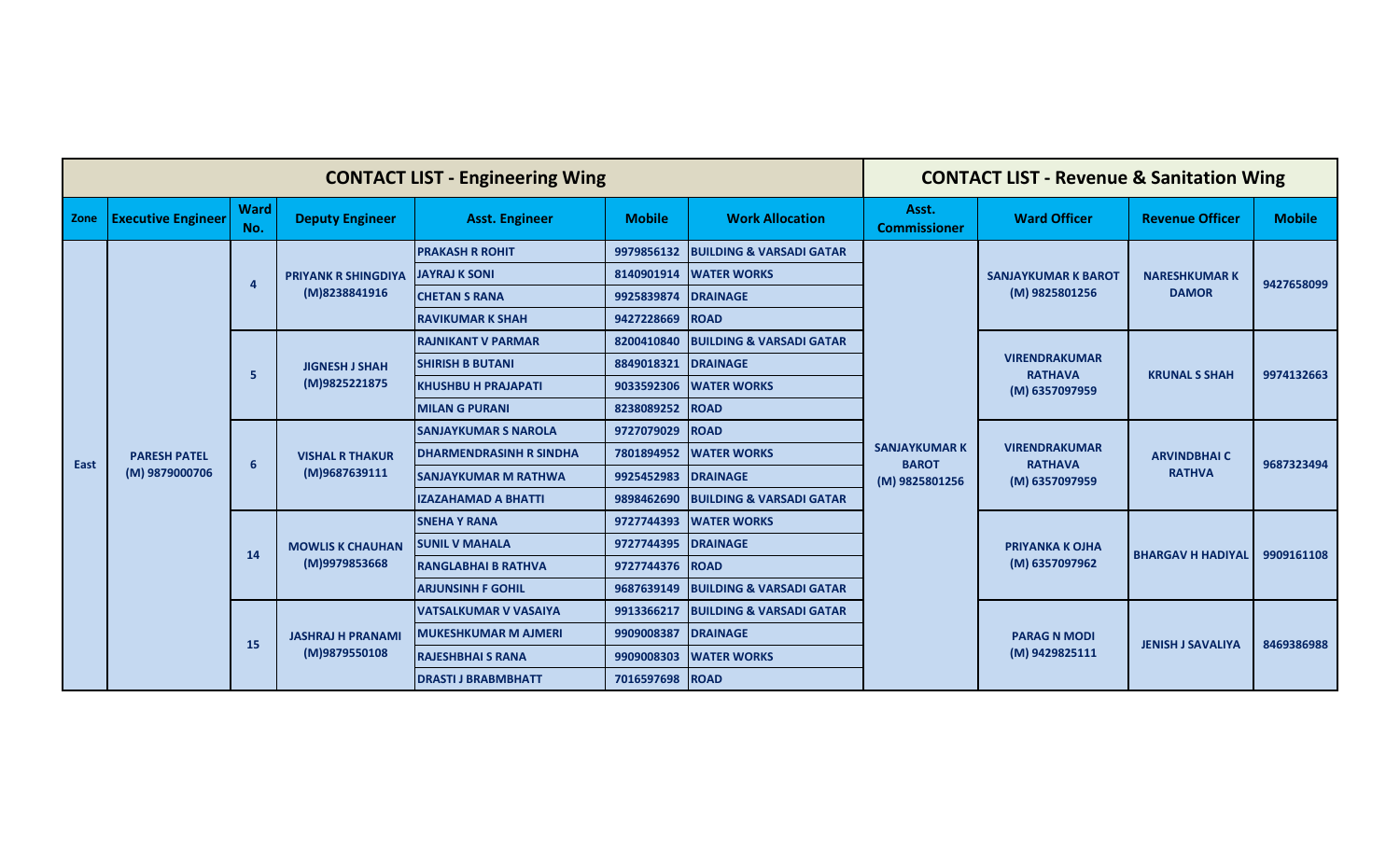| <b>CONTACT LIST - Engineering Wing</b> |                                          |                    |                                                          |                                 | <b>CONTACT LIST - Revenue &amp; Sanitation Wing</b> |                                |                                           |                                               |                                          |               |
|----------------------------------------|------------------------------------------|--------------------|----------------------------------------------------------|---------------------------------|-----------------------------------------------------|--------------------------------|-------------------------------------------|-----------------------------------------------|------------------------------------------|---------------|
| Zone                                   | <b>Executive Engineer</b>                | <b>Ward</b><br>No. | <b>Deputy Engineer</b>                                   | <b>Asst. Engineer</b>           | <b>Mobile</b>                                       | <b>Work Allocation</b>         | Asst.<br><b>Commissioner</b>              | <b>Ward Officer</b>                           | <b>Revenue Officer</b>                   | <b>Mobile</b> |
|                                        |                                          |                    |                                                          | <b>MITESHKUMAR B KATARIYA</b>   | 7069083896                                          | <b>DRAINAGE</b>                |                                           | <b>VIJAYKUMAR S SOLANKI</b><br>(M) 9825637906 | <b>JAYESHBHAI B GHOIL</b>                | 9687654945    |
|                                        |                                          | 8                  | <b>HEMANT S MISTRY</b>                                   | <b>RAHULKUMAR V DAVE</b>        | 7069097596                                          | <b>BUILDING, VARSADI GATAR</b> |                                           |                                               |                                          |               |
|                                        |                                          |                    | (M)9099969754                                            | <b>AJITSINH R BHABHOR</b>       | 9909008324                                          | <b>ROAD</b>                    |                                           |                                               |                                          |               |
|                                        | <b>RAJENDRA VASAVA</b><br>(M) 9925204680 |                    |                                                          | <b>AJAYKUMAR N DODIA</b>        | 9879887644                                          | <b>WATER WORKS</b>             |                                           |                                               |                                          |               |
|                                        |                                          | 9                  |                                                          | <b>JAGDISHKUMAR S GADHAVI</b>   | 9687657036                                          | <b>DRAINAGE</b>                |                                           | <b>JAYDEEP N VALA</b><br>(M) 6357097961       | <b>MANISHKUMAR I</b><br><b>PRAJAPATI</b> | 9687735300    |
|                                        |                                          |                    | <b>NAYSHDH K SHAH</b><br>(M)9687639110                   | <b>USHABEN A SHAH</b>           | 9909012905                                          | <b>ROAD</b>                    | <b>SURESHBHAI TUVER</b><br>(M) 9825803116 |                                               |                                          |               |
|                                        |                                          |                    |                                                          | <b>HITESH M MAKWANA</b>         | 9727744398                                          | <b>WATER WORKS</b>             |                                           |                                               |                                          |               |
|                                        |                                          |                    |                                                          | <b>BHAVISHY V PATANVADIYA</b>   | 7405040726                                          | <b>BUILDING, VARSADI GATAR</b> |                                           |                                               |                                          |               |
|                                        |                                          | 10                 | <b>RAVINDRA P BHAMARE</b><br>(M)9727798363               | <b>KUSUM S VAGHELA</b>          | 7573001017                                          | <b>DRAINAGE</b>                |                                           | <b>KRISHNA G SOLANKI</b><br>(M) 6357097960    | <b>VIPUL A DALAL</b>                     | 9978917394    |
| <b>West</b>                            |                                          |                    |                                                          | JAGDISHBHAI D DABHANI           | 9106549607                                          | <b>BUILDING, VARSADI GATAR</b> |                                           |                                               |                                          |               |
|                                        |                                          |                    |                                                          | <b>AASHUTOSH D SONVANE</b>      | 9537229149                                          | <b>ROAD</b>                    |                                           |                                               |                                          |               |
|                                        |                                          |                    |                                                          | <b>ASHABEN P VAGHELA</b>        | 9727744386                                          | <b>WATER WORKS</b>             |                                           |                                               |                                          |               |
|                                        |                                          | 11                 | <b>NARENDRAKUMAR J</b><br><b>RABARI</b><br>(M)9909942032 | <b>JIGNESHKUMAR M LIMBASIYA</b> | 9825164068                                          | <b>DRAINAGE</b>                |                                           | <b>MAHESHKUMAR B PATEL</b><br>(M) 7069001104  | <b>SURESHBHAIL</b>                       | 9978657789    |
|                                        |                                          |                    |                                                          | <b>MEGHABEN D VANKAR</b>        | 7573996296                                          | <b>WATER WORKS</b>             |                                           |                                               |                                          |               |
|                                        |                                          |                    |                                                          | <b>SUNITA G PARMAR</b>          | 9879592886                                          | <b>BUILDING, VARSADI GATAR</b> |                                           |                                               | <b>MAKWANA</b>                           |               |
|                                        |                                          |                    |                                                          | <b>MAYURKUMAR M CHAUHAN</b>     | 9879509602                                          | <b>ROAD</b>                    |                                           |                                               |                                          |               |
|                                        |                                          | 12                 | <b>PARTHGIR G GOSWAMI</b><br>(M)9727979325               | <b>DINESHKUMAR K SUTHAR</b>     | 9979872688                                          | <b>WATER WORKS</b>             |                                           | <b>FATABHAI P BARIA</b><br>(M) 9825801289     | <b>TARUNKUMAR H</b><br><b>SHAH</b>       | 9925114527    |
|                                        |                                          |                    |                                                          | <b>PRACHI R TAMBOLI</b>         | 9537229148                                          | <b>ROAD</b>                    |                                           |                                               |                                          |               |
|                                        |                                          |                    |                                                          | <b>TWINKAL L KONTRAKTAR</b>     | 8238040136                                          | <b>BUILDING, VARSADI GATAR</b> |                                           |                                               |                                          |               |
|                                        |                                          |                    |                                                          | <b>THAKARSHI G PRAJAPATI</b>    | 9016686343                                          | <b>DRAINAGE</b>                |                                           |                                               |                                          |               |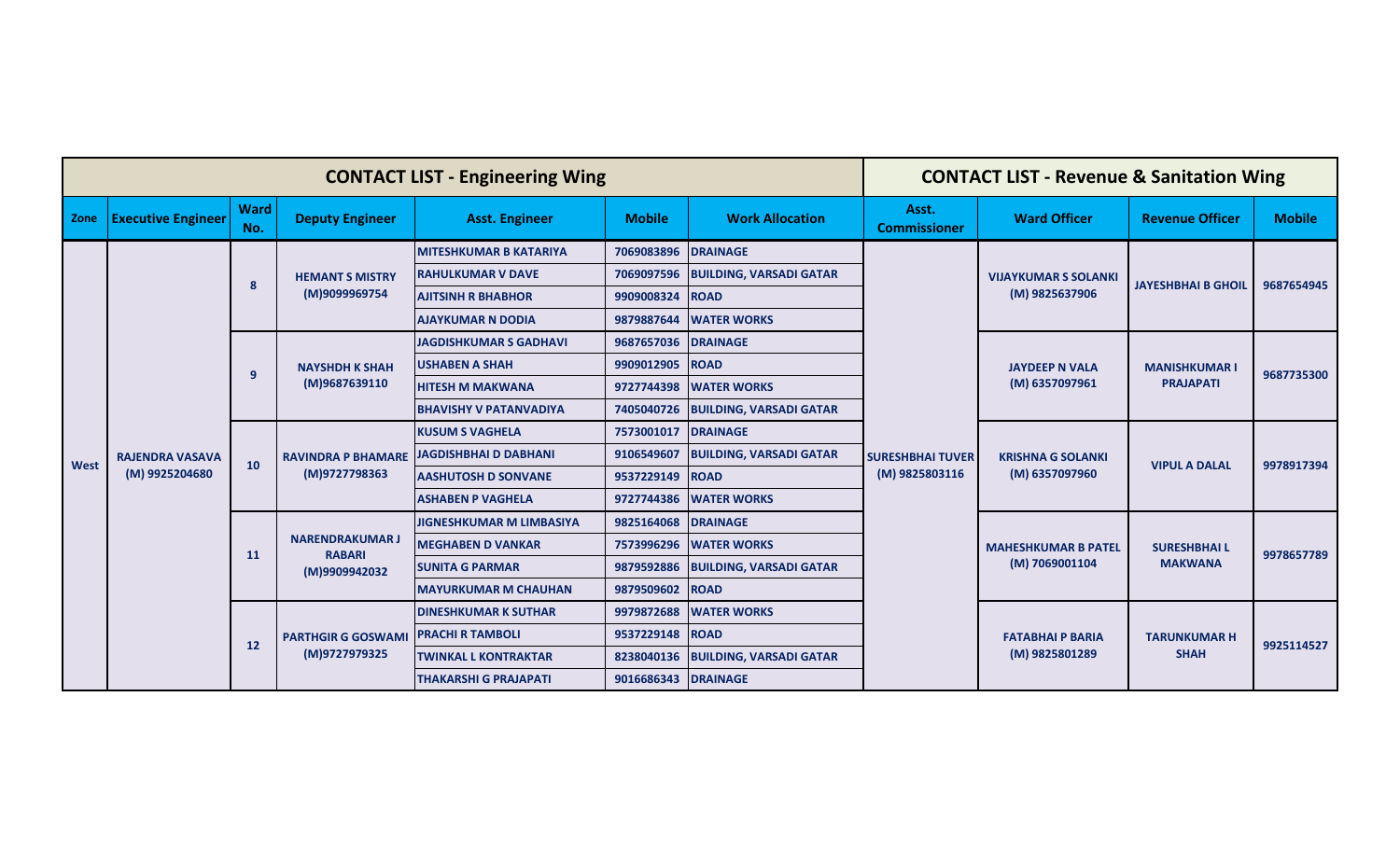| <b>CONTACT LIST - Engineering Wing</b> |                           |                         |                                                        |                             |               | <b>CONTACT LIST - Revenue &amp; Sanitation Wing</b> |                                                      |                                                |                                         |               |  |
|----------------------------------------|---------------------------|-------------------------|--------------------------------------------------------|-----------------------------|---------------|-----------------------------------------------------|------------------------------------------------------|------------------------------------------------|-----------------------------------------|---------------|--|
| Zone                                   | <b>Executive Engineer</b> | <b>Ward</b><br>No.      | <b>Deputy Engineer</b>                                 | <b>Asst. Engineer</b>       | <b>Mobile</b> | <b>Work Allocation</b>                              | Asst.<br><b>Commissioner</b>                         | <b>Ward Officer</b>                            | <b>Revenue Officer</b>                  | <b>Mobile</b> |  |
|                                        |                           |                         |                                                        | <b>ANIL KUMAVAT</b>         | 8866536434    | <b>DRAINAGE</b>                                     |                                                      | <b>DIGNESHKUMAR C DAMOR</b><br>(M) 9687654937  | <b>RAHULKUMARD</b><br><b>NIMAVAT</b>    | 9978975737    |  |
|                                        |                           | -1                      | <b>GITESH S JAYSWAL</b>                                | <b>BHAVIN C PARMAR</b>      | 9099921166    | <b>WATER WORKS</b>                                  |                                                      |                                                |                                         |               |  |
|                                        |                           |                         | (M)9099969762                                          | <b>ROSHNI S RANA</b>        | 9978770303    | <b>BUILDING, VARSADI GATAR</b>                      |                                                      |                                                |                                         |               |  |
|                                        |                           |                         |                                                        | <b>KRUNAL T SHAH</b>        | 9687639158    | <b>ROAD</b>                                         |                                                      |                                                |                                         |               |  |
|                                        |                           |                         |                                                        | <b>MANISH B MOJIDRA</b>     | 9879487915    | <b>ROAD</b>                                         |                                                      | <b>JITENDRA K BRAHMBHATT</b><br>(M) 9825803626 | <b>KRISHNA M GOHEL</b>                  | 9033811851    |  |
|                                        |                           | $\overline{\mathbf{2}}$ | <b>DIVYANG V UPADHYAY</b><br>(M)9825107844             | <b>SURPALSINH H ZALA</b>    | 9726938589    | <b>BUILDING, VARSADI GATAR</b>                      | <b>JIGNESHBHAI</b><br><b>GOHIL</b><br>(M) 9687654943 |                                                |                                         |               |  |
|                                        |                           |                         |                                                        | <b>KASHYAP J SHAH</b>       | 9687639147    | <b>WATER WORKS</b>                                  |                                                      |                                                |                                         |               |  |
|                                        |                           |                         |                                                        | <b>PARESHKUMAR N PARMAR</b> | 9727744396    | <b>DRAINAGE</b>                                     |                                                      |                                                |                                         |               |  |
|                                        |                           | $\overline{\mathbf{3}}$ | <b>DINESH R DEVMURARI</b><br>(M)9879558993             | <b>PRABHUBHAI G GADHAVI</b> | 7574850626    | <b>ROAD</b>                                         |                                                      | <b>MAHIPAL G JHALA</b><br>(M) 9825801941       | <b>DILIPKUMAR M</b><br><b>PRAJAPATI</b> | 9998275036    |  |
| <b>North</b>                           | <b>DHARMIK B. DAVE</b>    |                         |                                                        | <b>HARESHKUMAR R RATHVA</b> | 7567922370    | <b>WATER WORKS</b>                                  |                                                      |                                                |                                         |               |  |
|                                        | (M) 9879500278            |                         |                                                        | <b>NIKULKUMAR M PATEL</b>   | 7567875870    | <b>DRAINAGE</b>                                     |                                                      |                                                |                                         |               |  |
|                                        |                           |                         |                                                        | <b>NIMISHA A PRAJAPATI</b>  | 9727744382    | <b>BUILDING, VARSADI GATAR</b>                      |                                                      |                                                |                                         |               |  |
|                                        |                           |                         | <b>PRANAVKUMAR P</b><br><b>SHUKLA</b><br>(M)9687639121 | <b>PREYAS S BRAHMBHATT</b>  | 9426946869    | <b>DRAINAGE</b>                                     |                                                      | <b>MILAN R SHAH</b><br>(M) 9824182849          | <b>KALPESH SHAH</b>                     | 9825802323    |  |
|                                        |                           |                         |                                                        | <b>ROSANI J RANA</b>        | 9978770303    | <b>ROAD</b>                                         |                                                      |                                                |                                         |               |  |
|                                        |                           |                         |                                                        | <b>AAROHI V JOSHI</b>       | 9687639153    | <b>BUILDING, VARSADI GATAR</b>                      |                                                      |                                                |                                         |               |  |
|                                        |                           |                         |                                                        | <b>SUNILBHAI R PAWAR</b>    | 9825123088    | <b>WATER WORKS</b>                                  |                                                      |                                                |                                         |               |  |
|                                        |                           | 13                      | <b>BHARGAV V PANDIT</b><br>(M)9879619935               | <b>RAJESHKUMAR C MISTRY</b> | 9909008382    | <b>WATER WORKS</b>                                  |                                                      | <b>MILAN R SHAH</b><br>(M) 9824182849          |                                         | 7069056698    |  |
|                                        |                           |                         |                                                        | <b>RONAK J PAREKH</b>       | 9909359383    | <b>DRAINAGE</b>                                     |                                                      |                                                | <b>BHIMABHAI S</b><br><b>VASAVA</b>     |               |  |
|                                        |                           |                         |                                                        | <b>BHUPENDRA S SHAH</b>     | 9925205889    | <b>BUILDING, VARSADI GATAR</b>                      |                                                      |                                                |                                         |               |  |
|                                        |                           |                         |                                                        | <b>MEHAL K KHARVA</b>       | 8980008613    | <b>ROAD</b>                                         |                                                      |                                                |                                         |               |  |